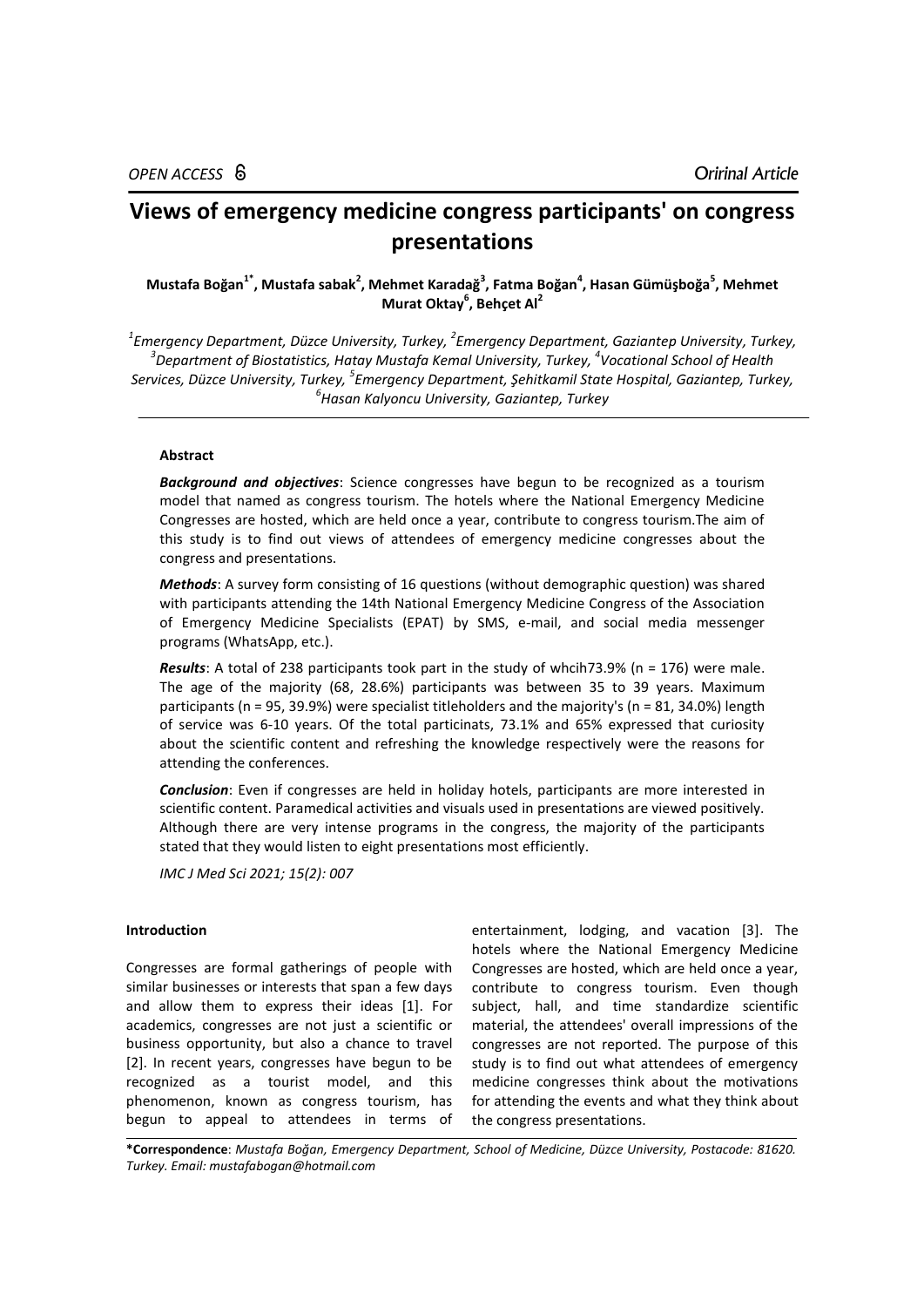## **Methodology**

Hasan Kalyoncu University's ethics committee granted authorization for the study (Date: 20/11/2018 Decision number: 2018/32). The survey study began on April 19, 2019, on the first day of the 14th National Emergency Medicine Congress of the Association of Emergency Medicine Specialists (EPAT), and lasted for 6 (six) months. Gender, age, academic title, and length of service, followed by demographic questions, were all included in the Google Forms survey. There were 16 questions, each with five options, about congress experiences. Participants received surveys via SMS, e-mail, and social media messenger programs (WhatsApp, etc.). On the first page, the participant was asked whether they wanted to take part in the survey. Those who agreed to take part were brought to a page with questions. EPAT provided contact information for the participants. Participants who had attended at least one congress were asked to complete surveys.

*Statistical analysis:* Exact and Pearson Chi-square tests were used to examine the relationships between the independent variables at the categorical measurement level. Categorical variables were given numerical and percentage values as descriptive statistics. For statistical analysis, the SPSS Windows version 24.0-package program was used, and  $p \le 0.05$  was considered statistically significant.

#### **Results**

In total, 238 participants took part in the study. Of the total participants, 73.9% ( $n = 176$ ) were male; the majority of the participants ( $n = 68$ , 28.6 %) were between the ages of 35 and 39. Participation was most common with the title of specialist ( $n =$ 95, 39.9%). Majority's length of service/job was 6- 10 years ( $n = 81, 34.0\%$ ). The academic title and gender of the participants had no relationship ( $p =$ 0.084). The academic title advanced with the age and duration of the service ( $p < 0.05$ ). Gender, age group, or length of service had no differences (p> 0.05). Detail is shown in Table-1.

**Table-1**: *Descriptive data of the participants (N=238)*

| Parameter                     | n   | %    |  |  |  |  |  |
|-------------------------------|-----|------|--|--|--|--|--|
| Gender                        |     |      |  |  |  |  |  |
| Male                          | 176 | 73.9 |  |  |  |  |  |
| Female                        | 62  | 26.1 |  |  |  |  |  |
| Age (years)                   |     |      |  |  |  |  |  |
| $25 - 29$                     | 37  | 15.5 |  |  |  |  |  |
| 30-34                         | 62  | 26.1 |  |  |  |  |  |
| 35-39                         | 68  | 28.6 |  |  |  |  |  |
| 40-44                         | 40  | 16.8 |  |  |  |  |  |
| >45                           | 30  | 12.6 |  |  |  |  |  |
| <b>Academic title</b>         |     |      |  |  |  |  |  |
| Professor - Doctor            | 6   | 2.5  |  |  |  |  |  |
| Associate Professor - Doctor  | 34  | 14.3 |  |  |  |  |  |
| Doctoral Lecturer / Assistant | 48  | 20.2 |  |  |  |  |  |
| Professor - Doctor            |     |      |  |  |  |  |  |
| Specialist                    | 95  | 39.9 |  |  |  |  |  |
| <b>Research Assistant</b>     | 37  | 15.5 |  |  |  |  |  |
| General practitioner          | 8   | 3.4  |  |  |  |  |  |
| Did not specify               | 10  | 4.2  |  |  |  |  |  |
| Length of service (years)     |     |      |  |  |  |  |  |
| $0 - 5$                       | 55  | 23.1 |  |  |  |  |  |
| $6 - 10$                      | 81  | 34.0 |  |  |  |  |  |
| 11-15                         | 48  | 20.2 |  |  |  |  |  |
| 16-20                         | 29  | 12.2 |  |  |  |  |  |
| > 20                          | 25  | 10.5 |  |  |  |  |  |

Table-2: Shows the responses of the participants to the questions.

**Question-1**: What is the most important factor that determines the presentations you entered in the congress? a) The speaker or session chair is your friend/teacher. b) The academic title/career of the speaker. c) The speaker is of foreign nationality. d) Curiosity about the scientific content. e) Other.

In this question, the option (d) was marked by 73.1% participants. Among the different academic titleholders, 94.1% associate professor and those who did not specify marked option (d) while option (a) was marked most (25.3%) by specialist physicians (p <0.05).

**Question-2**: What is your purpose for attending the congress? a) Refreshing my knowledge. b) Meeting with your friends. c) Taking a vacation. d) Meeting new local/foreign people. e) Other.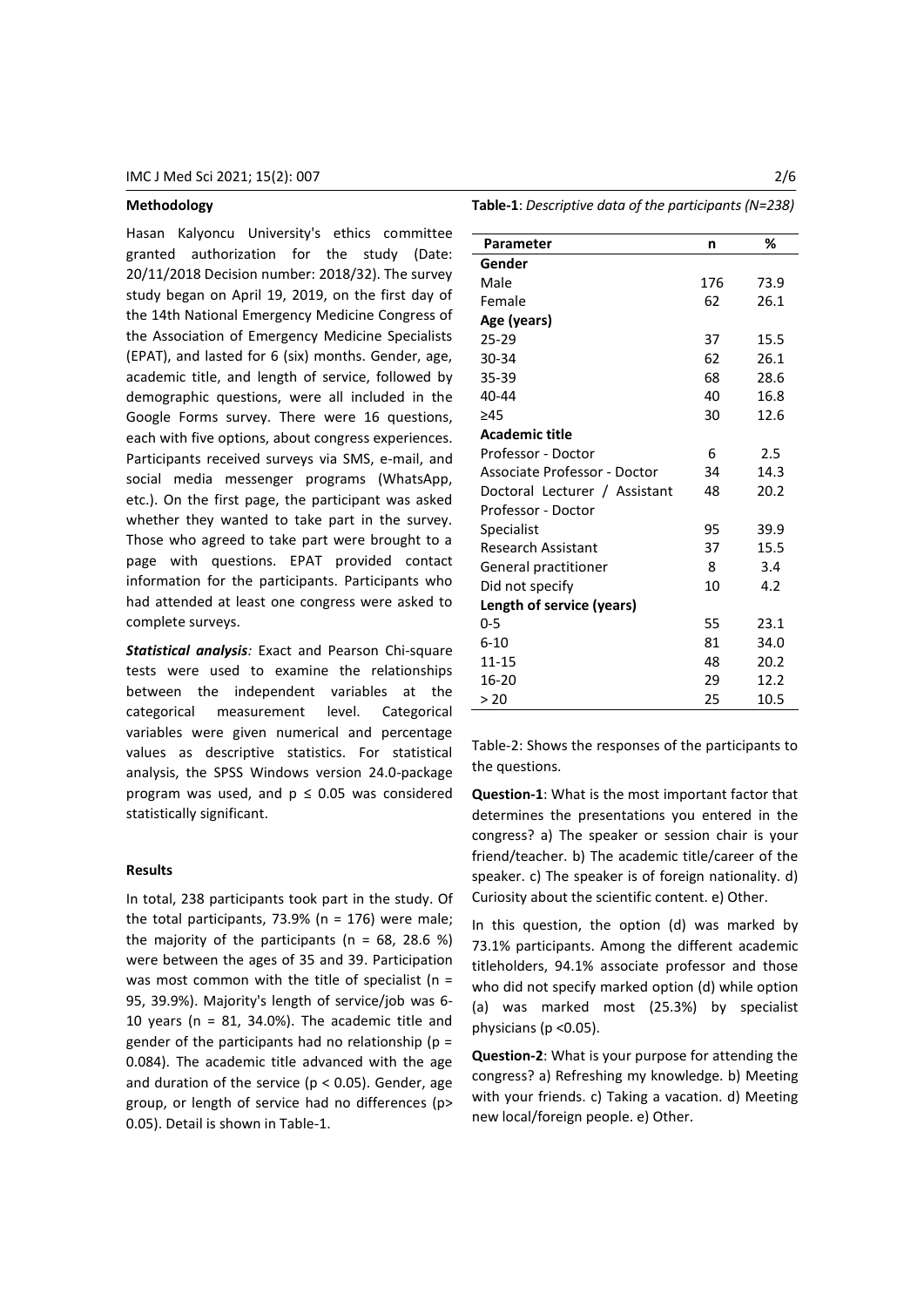In this question, option (a) was marked most (65.0%). A significant difference was observed between the purpose of attending the congress and the academic title ( $p = 0.001$ ). Associate professors were the ones who pointed the option (b) the most, while the specialist physicians marked the option (d) the most.

**Question-3**: What should be the ideal starting time for the presentations in the congress? a) 8:00 am, b) 8:30 am, c) 09:00 am, d) 09:30 am, e) Other.

In this question, the (c) option was marked the most (54.2%). There were statistically significant (p = 0.001) differences regarding the ideal starting hour of the presentations at the congress among the participants having different academic titles. General practitioners, specialists, physician faculty members, and associate professors had a higher rate of opinion compared to the other titleholders about the starting time of 09:00 am.

**Question-4**: What is the most disturbing situation for you in the presentations at the congress? a) Not paying attention to the spelling rules. b) Font size is too small / too large to be seen. c) Written content containing more than half of a slide. d) The number of slides exceeding the number of minutes given. e) Other.

In this question, 48.3% participants marked the option (d). A statistically significant difference was found among the academic titleholders and the answers given ( $p = 0.003$ ). Associate professors marked (c), general practitioners and research assistants marked (d) at a higher rate compared to other titleholders.

**Question-5**: How many presentations can you listen to efficiently and carefully in a day at the congress? a) 1-4, b) 5-8, c) 9-12, d) 13-16, e) Other.

In this question, the most preferred (47.9%) option was (b). There was no statistically significant difference among the academic titleholders and the answers given ( $p = 0.106$ ).

**Question-6**: How many slides in a presentation would allow you to listen more carefully? a) 5-10, b) 11-15, c) 16-20, d) 21-25, e) Other.

In this question, option (c) was marked the most (39.1%). A statistically significant difference was found between the academic title and the answers

given ( $p = 0.001$ ). Associate professors marked (d), general practitioners marked (c), and research assistants marked (b), at a higher rate compared to other titleholders.

**Question-7**: Which of the following expresses your thoughts about paramedical video, photographs, quotations, etc. in congress presentations? a) I think it distracts me. b) I think it enriches the presentation. c) I consider it an unwarranted action. d) I think it allows the audience to rest in the presentation. e) Other.

In this question, the most preferred (45.4%) option was (b). There was no statistically significant difference between the academic titleholders and the answers given ( $p = 0.194$ ).

**Question-8**: Which of the following expresses your thoughts about medical videos, photographs, quotations, etc. in congress presentations? a) I think it distracts me. b) I think it enriches the presentation. c) I consider it an unwarranted action. d) I think it allows the audience to be heard in the presentation. e) Other.

In this question, (b) was the most preferred option (68.1%). A statistically significant difference was found between the academic titleholders and the answers given ( $p = 0.003$ ). Doctor faculty members and those whose title was not specified marked option (b) at a higher rate compared to the other titleholders.

**Question-9**: Which of the following expresses you best about your speaker preferences at the congress? a) I prefer to listen to speakers with higher academic titles (professor, associate professor). b) I prefer to listen to foreign speakers. c) I prefer to listen if I find the speakers more dynamic. d) I prefer to listen to speakers from different departments. e) Other.

In this question, the most preferred option was (a) and marked by 30.7% participants. There were statistically significant differences between the academic title and the answers given ( $p = 0.001$ ). Associate professors and general practitioners marked option (a) at a higher rate compared to other titleholders.

**Question-10**: Which of the following expresses your opinion about the Turkish presentations,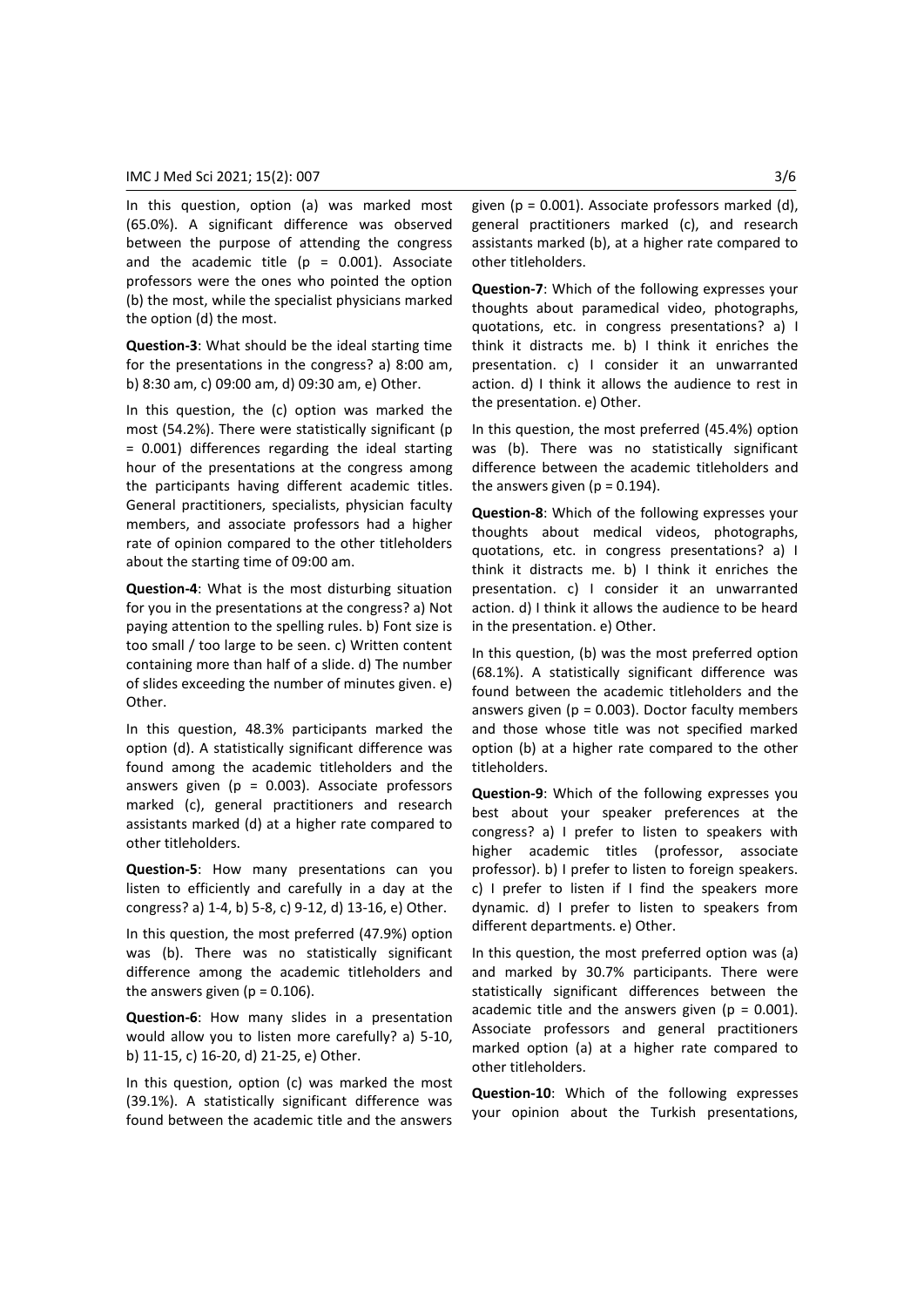presentations in English, and oral presentations in many halls at the same time in the congress? a) Having a conversation in several halls at the same time distracts me. b) Speaking in several halls at the same time increases the efficiency of the congress. c) Having a conversation in several halls at the same time causes me to miss important topics and speakers. d) Having a speech in several halls at the same time allows me to switch from one presentation to another in a short time. e) Other.

In this question, 62.6% participants marked the option (c). A statistically significant relationship was observed between the academic title and the answers given ( $p = 0.001$ ). Researchers, specialists, and those whose title was not specified marked (c) at a higher rate compared to other titleholders.

**Question-11**: From which sources do you think the presentations at the congress should be prepared? a) I prefer the presentations to be consisted from classical book information. b) I prefer the presentations to be compiled from classical book information as well as current research. c) I prefer the presentations to be comprised of current research and information rather than classical book information. d) I prefer the presentations to be compiled from the works and experiences of the speaker on the relevant subject, together with current research and information. e) Other.

In this question, the (d) option was marked most (41.2%). There was no statistically significant difference between the academic title and the answers given ( $p = 0.174$ ).

**Question-12**: Which one of the following expresses your opinions if the presentation exceeds the given time? a) If the presentation content is of good quality, it does not distract me from exceeding the time. b) Even if the presentation content is of good quality, it distracts me if the time is exceeded. c) If the presentation time is exceeded, I will consider leaving the hall. d) I think that the speaker is not well prepared if the presentation time exceeds. e) Other.

In this question, option (a) was marked by 57.1% participants. A statistically significant relationship was observed among the different academic titleholders ( $p = 0.001$ ). General practitioners, research assistants, specialists, and physician

faculty members marked option (a) at a higher rate compared to other titleholders.

**Question-13**: In your opinion, what is the ideal place/time to ask questions to speaker about the presentation? a) Immediately after the presentation. b) At the end of all presentations in the session. c) Questions should be taken during the coffee break, not during the session. d) Questions should be given in writing, not verbally. It should be included in the abstract book with its answers. e) Other.

In this question, option (a) was marked most (71%). A statistically significant relationship was observed between the academic titleholders and the answers given ( $p = 0.001$ ). Associate professors, research assistants, and physician faculty members marked option (a) at a higher rate compared to other titleholders.

**Question-14**: In your opinion, which of the following factors is the most responsible for the prolongation of the presentations in the congress? a) The speaker comes unprepared. b) The speaker's slides are long. c) Too many questions on the subject. d) The chairperson of the session is not sensitive about the time. e) Other.

In this question, the most preferred (51.3%) option was (b). A statistically significant relationship was observed between the academic title and the answers given ( $p = 0.001$ ). General practitioners have indicated option (d). Associate professors, research assistants, and specialist physicians marked option (b) at a higher rate compared to other titleholders.

**Question-15**: Which of the following best expresses your opinions about not only medical but also paramedical issues and competitions in congress presentations? a) Paramedical issues and competitions do not interest me. b) I think paramedical subjects and competitions will color the congress. c) I believe that paramedical subjects and competitions reduce the level of the congress. d) I think that paramedical topics and competitions increase cohesion between participants. e) Other.

In this question, the most preferred (47.9%) option was (b). A statistically significant relationship was observed between the academic title and the answers given ( $p = 0.001$ ). Research assistants and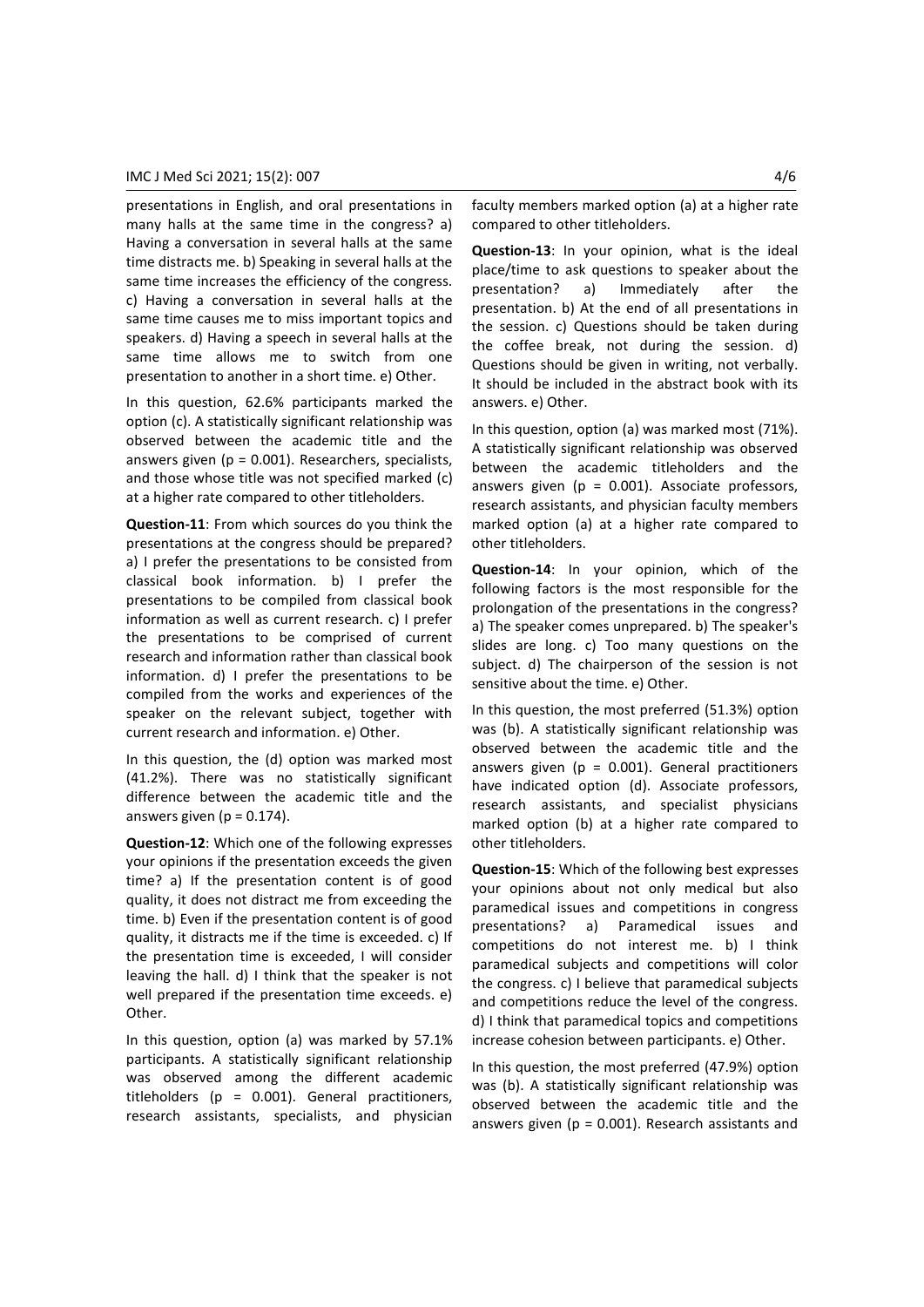|                  | <b>Response options</b> |           |           |           |         |  |
|------------------|-------------------------|-----------|-----------|-----------|---------|--|
| <b>Questions</b> | a                       | b         | c         | d         | e       |  |
|                  | n (%)                   | n (%)     | n (%)     | n (%)     | n (%)   |  |
| Question1        | 41 (17.2)               | 14(5.9)   | 5(2.1)    | 174(73.1) | 4(1.7)  |  |
| Question 2       | 154(65)                 | 18(7.6)   | 20(8.4)   | 36(15.2)  | 9(3.8)  |  |
| Question 3       | 2(0.8)                  | 14(5.9)   | 129(54.2) | 74(31.1)  | 19(8)   |  |
| Question 4       | 0(0.0)                  | 23(9.7)   | 82(34.5)  | 115(48.3) | 18(7.6) |  |
| Question 5       | 90(37.8)                | 114(47.9) | 16(6.7)   | 4(1.7)    | 14(5.9) |  |
| Question 6       | 25(10.5)                | 46(19.3)  | 93(39.1)  | 62(26.1)  | 12(5)   |  |
| Question 7       | 14(5.9)                 | 108(45.4) | 18(7.6)   | 95(39.5)  | 4(1.7)  |  |
| Question 8       | 10(4.2)                 | 162(68.1) | 4(1.7)    | 58(24.4)  | 4(1.7)  |  |
| Question 9       | 73(30.7)                | 46(19.3)  | 44(18.5)  | 58(24.4)  | 17(7.1) |  |
| Question 10      | 10(4.2)                 | 44(18.5)  | 149(62.6) | 33(13.9)  | 2(0.8)  |  |
| Question 11      | 6(2.5)                  | 68(28.6)  | 64(26.9)  | 98(41.2)  | 2(0.8)  |  |
| Question 12      | 136(57.1)               | 46(19.3)  | 10(4.2)   | 44(18.5)  | 2(0.8)  |  |
| Question 13      | 169(71)                 | 36(15.1)  | 15(6.3)   | 12(5)     | 6(2.5)  |  |
| Question 14      | 74(31.1)                | 122(51.3) | 10(4.2)   | 24(10.1)  | 8(3.4)  |  |
| Question 15      | 36(15.1)                | 114(47.9) | 19(8)     | 67(28.2)  | 2(0.8)  |  |
| Question 16      | 19(8)                   | 20(8.4)   | 74(31.1)  | 103(43.3) | 22(9.2) |  |

**Table-2**: *Survey questions and answers given by the participants (N=238)*

specialist physicians marked option (b) at a higher rate compared to other titleholders.

**Question-16**: How many minutes do you think should be the ideal time for a presentation? Options: a) 5, b) 10, c) 15, d) 20, e) 25 minutes.

In this question, the option (d) was marked most (43.3%). A statistically significant relationship was observed between the academic titleholders and the answers given ( $p = 0.001$ ). General practitioners, physician faculty members, associate professors, and those whose title was not specified marked (d) at a higher rate compared to other titleholders.

There was no difference between gender and the answers given to the questionnaire (p> 0.05).

#### **Discussion**

As in many sectors, meetings (congresses, symposiums, conferences, etc.) are organized in the field of medicine/emergency medicine. However, there is not enough data regarding the opinions of the participants in these congresses on the contents of the congresses. Although the number and cost of these meetings, which have an important place in many medical disciplines, are

unclear, an estimate of more than 100 000 medical meetings per year might not be unrealistic, [4]. Although the format of medical conferences has not changed for a long time, there is a lot that participants can do, such as expanding their knowledge, seeking new ideas, meeting new people, participating in social events, dealing with catering and promotions in the exhibition and stand areas [5]. In a medical meeting, which is an effective training method in professional development and maturation, professionals can receive experience transfer from their peers and seniors [6]. At the national and international congresses organized by EPAT every year, there are participants and speakers from many countries [7,8]. It has been determined that the majority of the participants in these congresses, which are enriched with social activities as well as scientific content and held in holiday-concept hotels, are more interested in scientific content than holidays.

Although many medical meetings are enjoyable, they often distract attention because of tiring and busy schedule [7,8]. For example, at the 15th National Emergency Medicine Congress organized by EPAT, there was an intense program in 4 halls, from morning to evening and also included 16-20